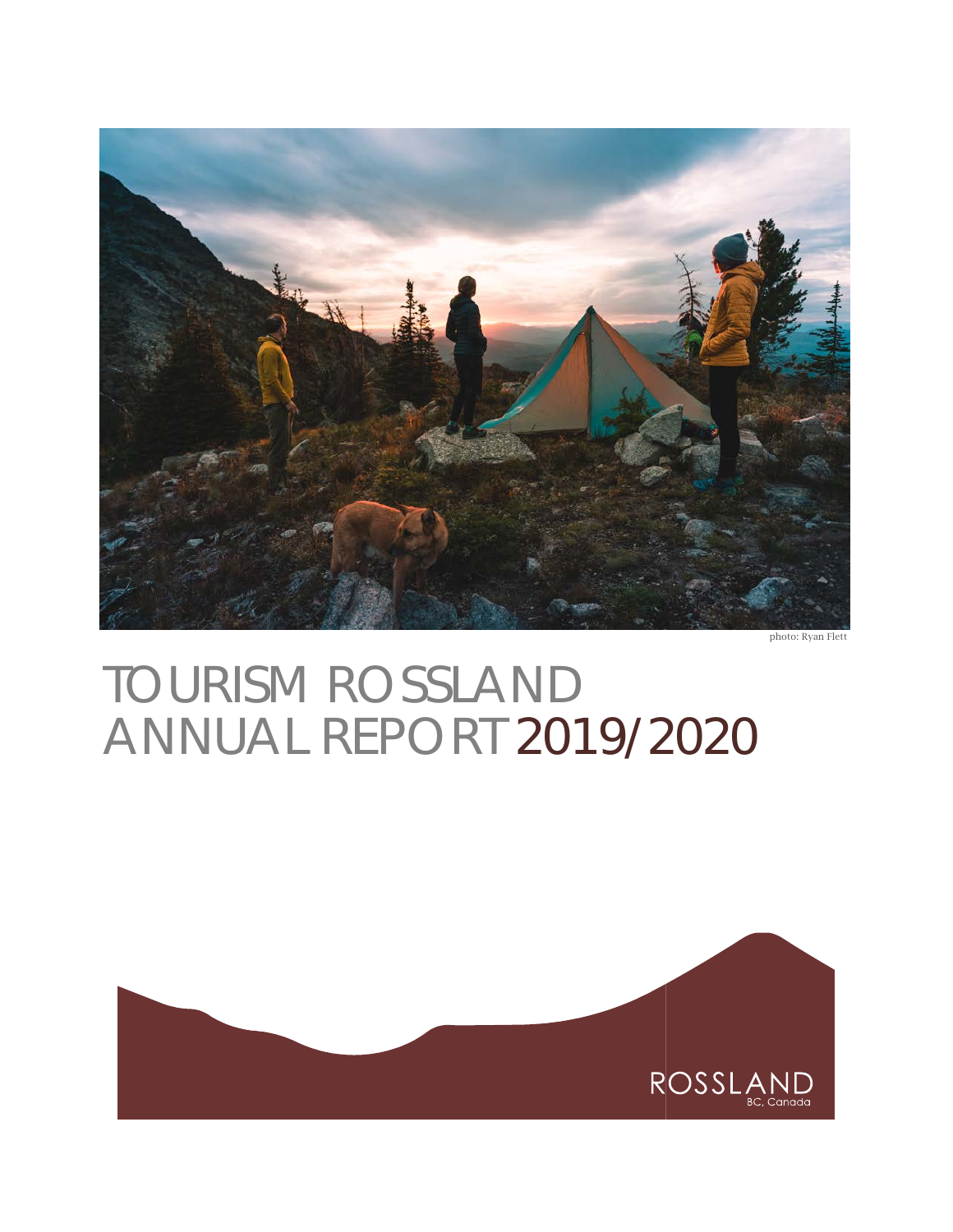# TABLE OF CONTENTS

# **Contents**

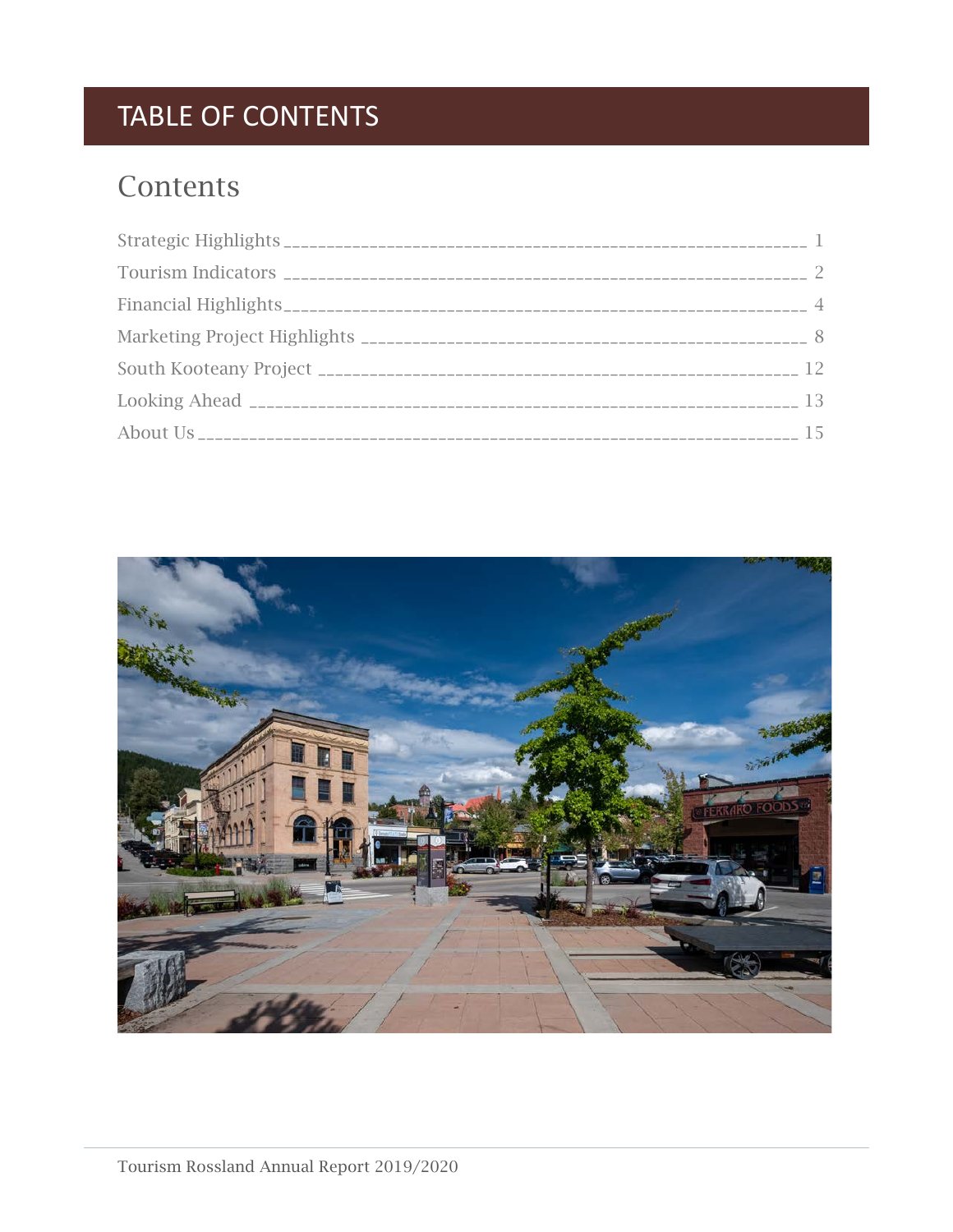# STRATEGIC HIGHLIGHTS

# <span id="page-2-0"></span>Strategic Highlights

The past year has presented many opportunities, new partnerships and some unique challenges for the organization as we continued to work in a collaborative and strategic manner with our stakeholders.

Some of the highlights from this year include:

- Our organization turned 13 years old. We continued to grow steadily and continued building excellent relationships with our local, regional and provincial stakeholders over these years.
- While the COVID-19 pandemic tax deferrals made our total reported accommodation revenue lower than it actually was, it was still more than \$5 million. Our non-peak season accommodation revenue was the highest in our organization's history (\$2.7 million).
- The February and March tax deferrals significantly impacted our Municipal and Regional District Tax (MRDT) was \$127,000, a decrease of 27% from the previous fiscal year.
- Our marketing spending increased significantly to \$226,000.
- We continued working with local and regional stakeholders in a collaborative way and leveraged more than \$83,000 through co-op marketing programs.
- We started working on the South Kootenay marketing project. This enabled our organization to hire Kylie Lakevold as a full-time marketing coordinator. The main program areas we worked on were asset development, branding and the establishment of consumer facing social media channels.
- We continued to leverage our photo and video assets on social media. Our increased focus on digital marketing has helped us to significantly expand our digital reach. While our audience size has increased, it is also important to note that we have engaged and passionate followers which helped our growth.
- We started the development of a new strategic plan for the organization based on dialogue and input from industry partners, government agencies, local and regional organizations and individuals who are passionate about Rossland and our region.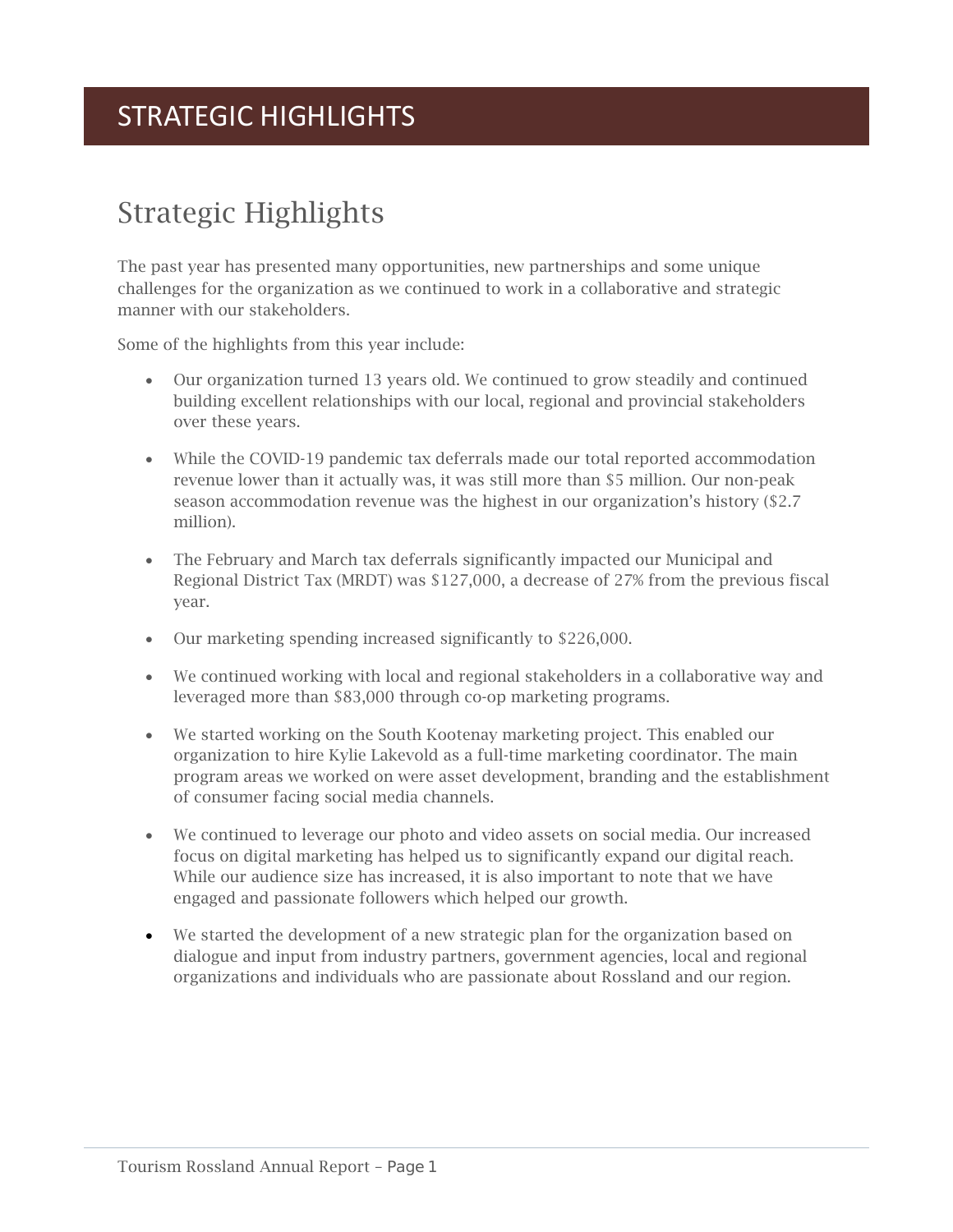# TOURISM INDICATORS

# <span id="page-3-0"></span>Tourism Indicators

The tourism industry had a strong 2019/2020 fiscal year based on accommodation revenue. The COVID-19 pandemic did not have significant impact on our visitation until the middle of March, 2020 when RED Resort had to close early. However, our accommodators had the option to defer their February and March MRDT. Therefore, our reported accommodation revenue for February was down by 42% and March was down by 94% compared to 2019. Even considering these reporting discrepancies and the late season COVID-19 disruption, our reported accommodation revenue was \$5.1 million. This includes \$626,000 collected through online accommodation platforms. The total revenue was the second highest in the history of our community, although significantly lower (-22%) than the 2018/2019 fiscal year.



Looking at our non-peak season (April to November) accommodation revenues, we had a 3.4% growth. Total revenue including online accommodation platforms was \$2.7 million. This growth is attributed to the opening of The Josie Hotel and Nowhere Special Hostel, increased investment in non-peak season marketing, continued product development and favorable weather. It is important to note that we had a

record October in 2018 due to numerous shut-downs and increased business travel revenues.

Given that accommodators had the opportunity to defer remitting tax revenues (including MRDT) and how COVID-19 disrupted travel, we will see significant revenue decrease in the 2020/2021 fiscal year. While there is a hope of a vaccine to counter the COVID-19 virus, there is also fear of second and third waves of the pandemic. Therefore, it is crucial for our organization and the tourism industry to monitor events closely and remain nimble in our marketing response to secure opportunities as they present themselves. Resources must be relocated to promote regional and domestic travel as long as international visitation is not an option.

Reported data is based on the accommodation tax remitted monthly by accommodators. However, some accommodators remit on quarterly, or an annual basis. This could slightly skew the monthly reports and comparisons to historical data should be used with caution. Reporting is even more inaccurate after January, 2020 due to the current pandemic.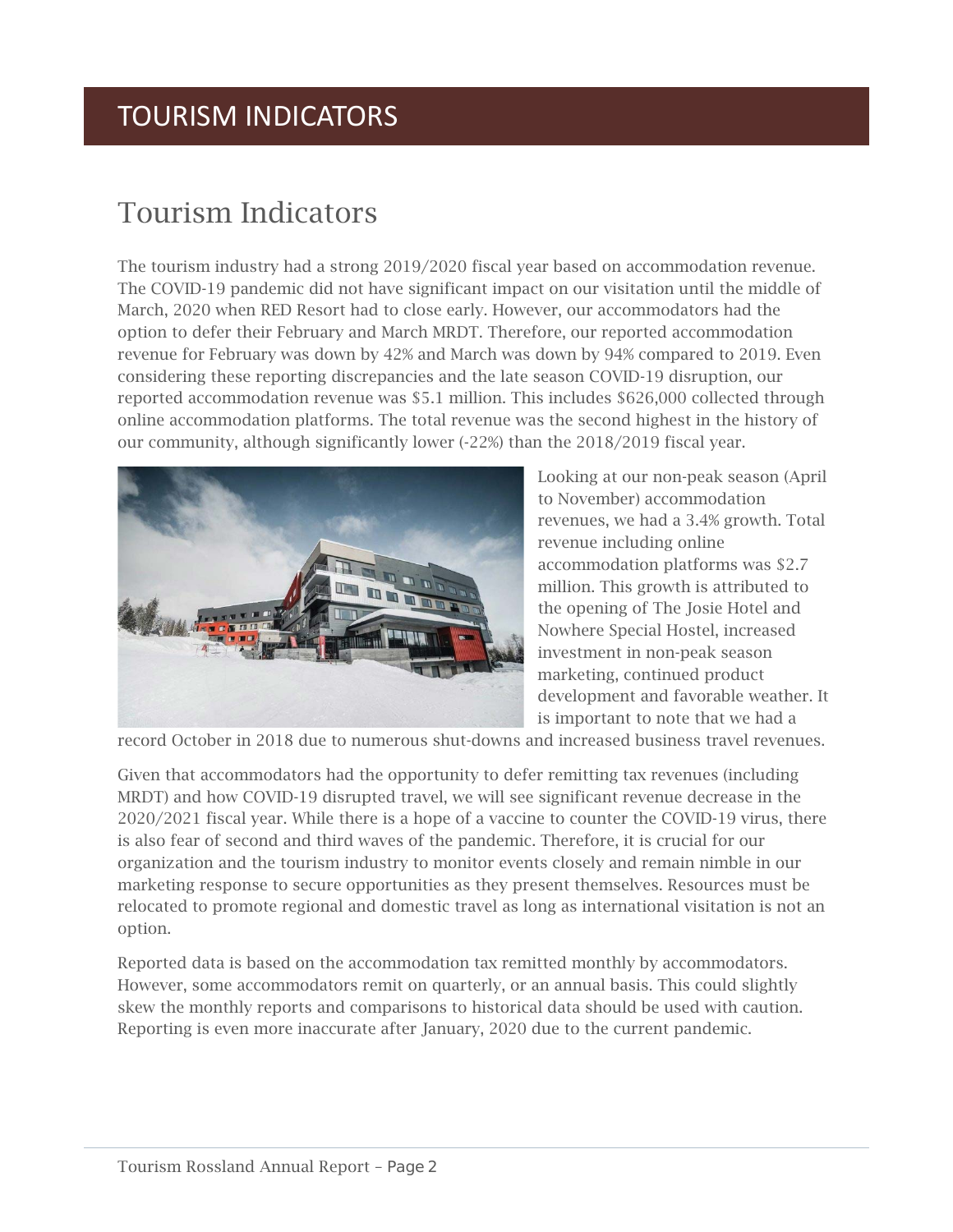# TOURISM INDICATORS





### Annual Rossland Hotel Accommodation Revenue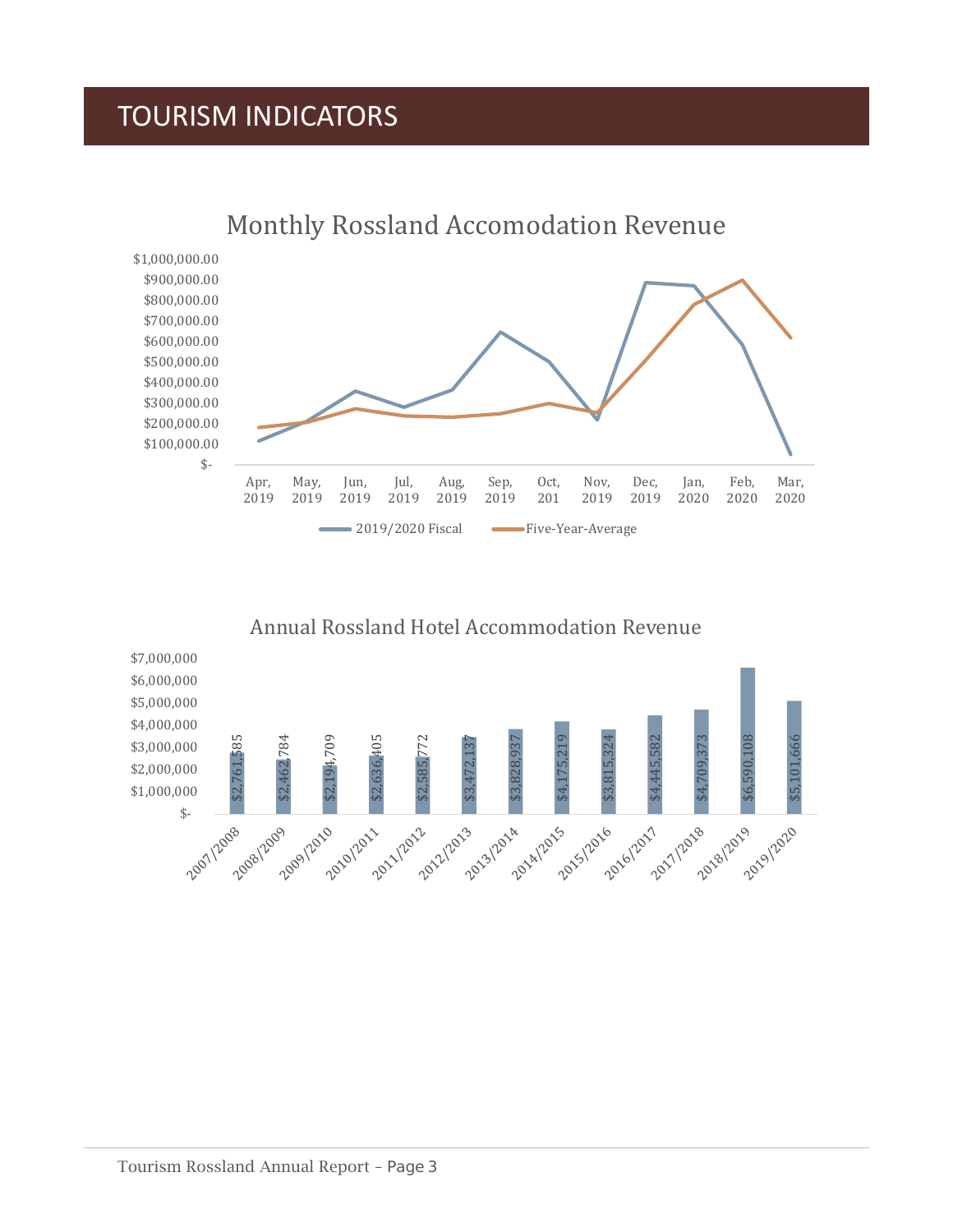# <span id="page-5-0"></span>Financial Highlights

2019/2020 was a successful year from our MRDT revenue perspective. Increased hotel revenues and the introduction of Online Accommodation Provider (OAP) MRDT continued to help the financial standing of our organization. Our annual MRDT revenue was \$127,000, down by 27%. This decline is partially attributable to February and March COVID-19 remittance deferrals. Additionally, the provincial change of MRDT administrative fees with the introduction of online accommodation platforms had a significant negative impact for Tourism Rossland. Our administrative cost increased by more than \$5,000.

In our budget, we anticipated continued growth and increased our marketing spend accordingly. Tourism Rossland's marketing budget increased from \$168,000 to \$226,000 during the year (+35%). That being said, we still finished the year with healthy reserves and that reserve was crucial during the first half of the 2020/2021 fiscal year and will help us invest significantly to accelerate the recovery of our industry from COVID-19.

We secured funding to continue our regional marketing efforts to better server our stakeholders. We partnered with the Trail and District Chamber of Commerce and received a \$100,000 grant from the Rural Dividend Fund for a two-year regional marketing project. We were able to further leverage this seed money with the Columbia Basin Trust (\$30,000) and Destination British Columbia (\$33,200). This funding allowed us to continue building regional photo and video assets, increase our marketing reach and hire Kylie Lakevold as our full-time marketing coordinator.

We continued to restructure some of our programs and services to meet our organizational goals and help our partners delivering exceptional visitor experiences. One of the largest changes was that while we will continue to administer the Resort Municipality Initiative program on the behalf of the City of Rossland, to increase transparency and accountability, the funds were held by the city in trust. This is reflected in our decreased RMI budget.

Our Red Resort Association income has remained essentially the same in 2019/2020. This stable and predictable income is essential for our organization. It gives us the opportunity to plan marketing programs ahead and give us funds to leverage with other grants and stakeholder resources.

We continued to create Pay to Play opportunities that allow our stakeholders to access new marketing channels and expand their marketing budget to reach their target audiences. This results in a wider exposure for the whole community. We try to administer the finances of these programs to show leveraged monies. However, sometimes this is not feasible. Therefore, the actual dollar value of Pay to Play opportunities are higher than reported in our financial statements.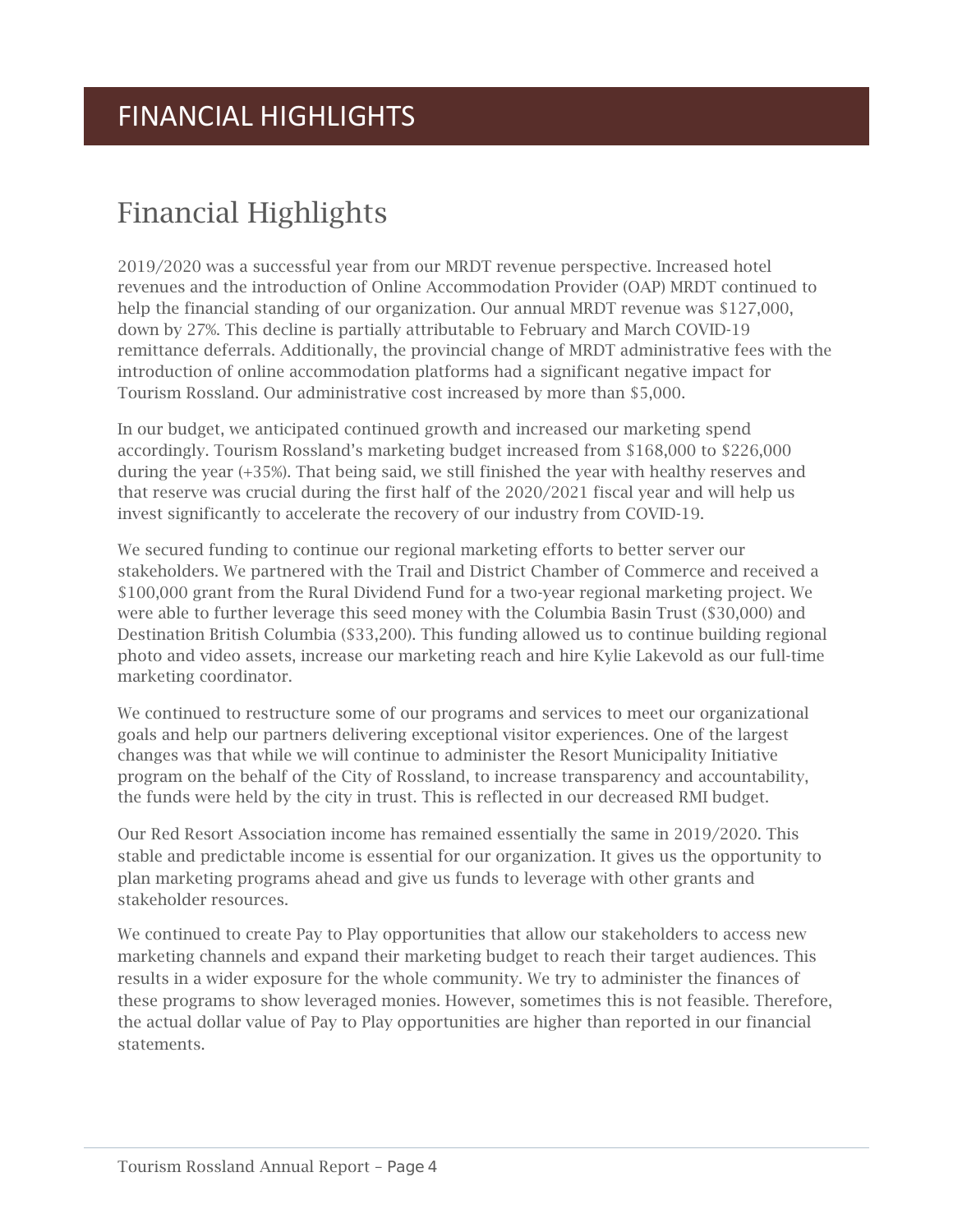# FINANCIAL HIGHLIGHTS

Finally, our operational and general administrative costs increased significantly during the last fiscal year from \$25,000 to \$50,000. This is due to two projects: the administrative cost associated with the Rural Dividend Fund project and our investment in creating a new strategic plan for our organization for the next five years.



### Income Breakdown 2019/2020

Income Breakdown Comparison: 2018/2019 – 2019/2020

|              | 2018/2019 | 2019/2020 | % Change |
|--------------|-----------|-----------|----------|
| Grants       | 134k\$    | 167k\$    | 25%      |
| <b>MRDT</b>  | 178k\$    | 127k\$    | $-28%$   |
| <b>RRA</b>   | 43k\$     | 42k\$     | $-2%$    |
| Pay to Play  | 71k\$     | 83k\$     | 17%      |
| Other        | 2k\$      | 0k\$      | $-82%$   |
| <b>Total</b> | 428k      | 420k      | $-2%$    |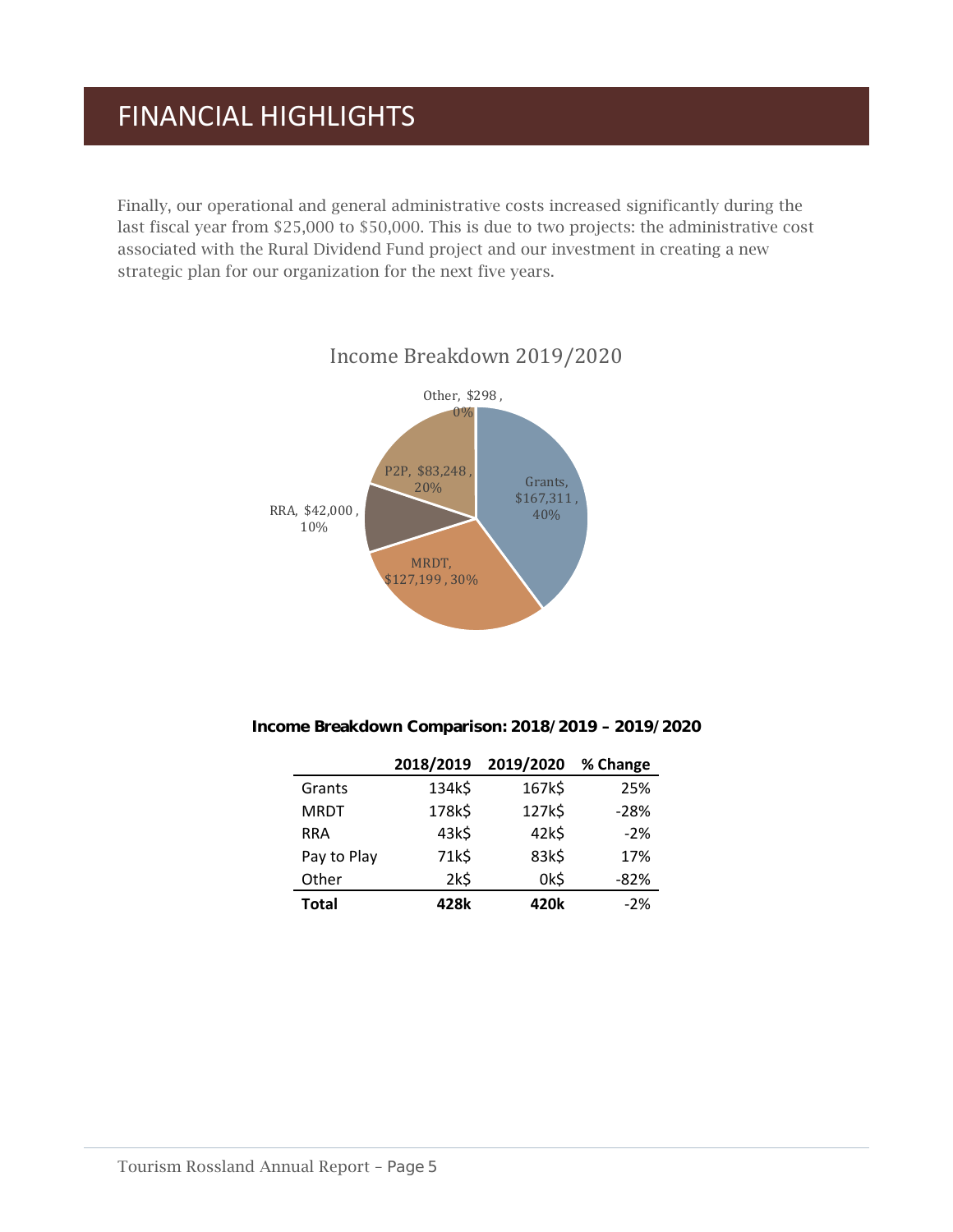# FINANCIAL HIGHLIGHTS





We strive to keep our general and administrative costs as low as possible while increasing our marketing spend. While we kept our general and administrative costs at about 10% of our total budget, this spend includes the cost of developing our new strategic plan, administrative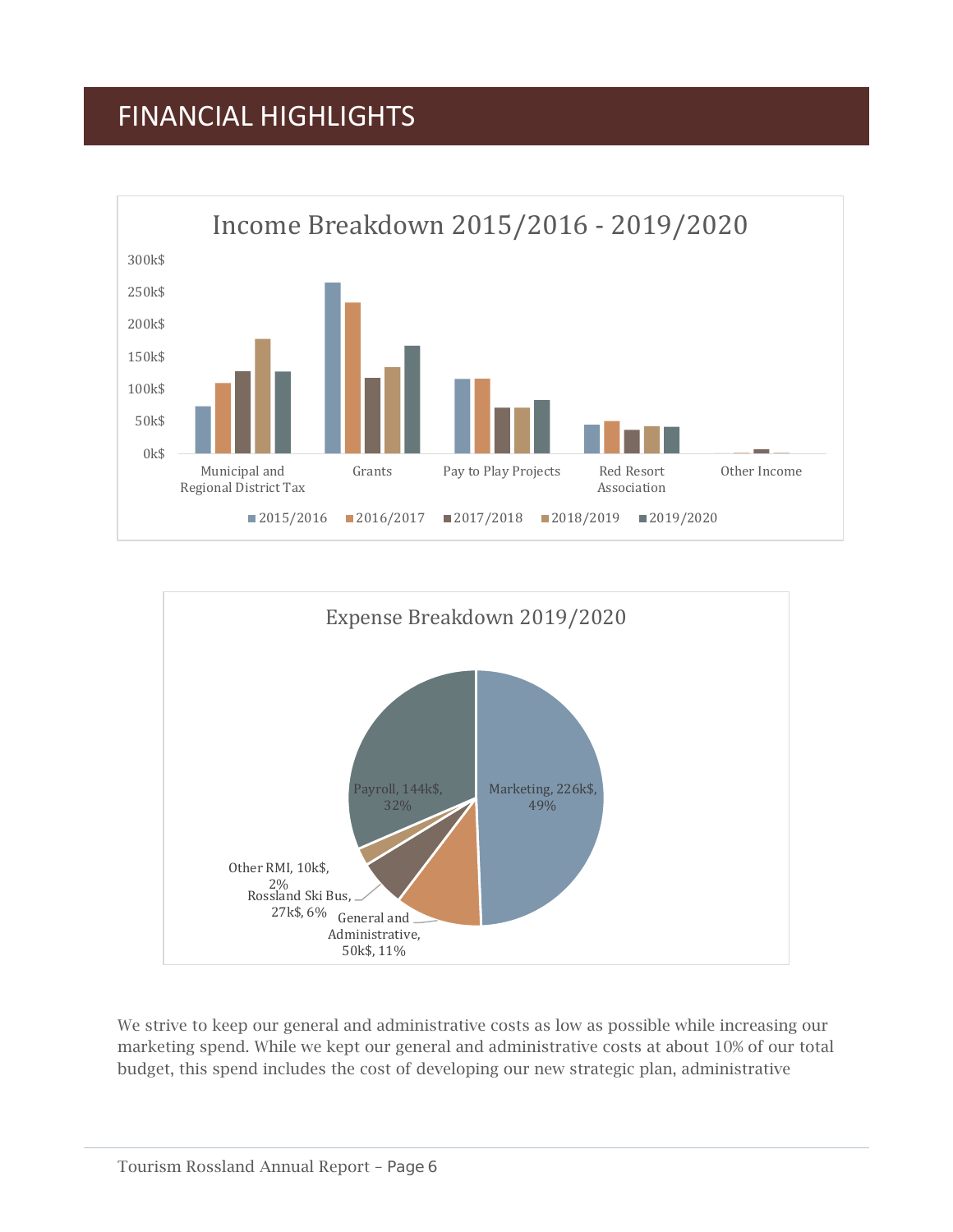# FINANCIAL HIGHLIGHTS

costs associated with the Rural Dividend Fund and our investment in community relations and outreach through our Jingle & Mingle event.

|                         | 2018/2019 | 2019/2020 |
|-------------------------|-----------|-----------|
| Marketing               | 168k\$    | 226k\$    |
|                         | 53%       | 49%       |
| General and             |           |           |
| Administrative          | 25k\$     | 50k\$     |
|                         | 8%        | 11%       |
| <b>Rossland Ski Bus</b> | 28k\$     | 27k\$     |
|                         | 9%        | 6%        |
| Other RMI               | 2k5       | 10k\$     |
|                         | 1%        | 2%        |
| Payroll                 | 92k\$     | 144k\$    |
|                         | 29%       | 31%       |
| Total                   | 314k\$    | 457k\$    |

### Expense Breakdown Comparison: 2018/2019 – 2019/2020

Our marketing spending increased significantly, but remained approximately half of our total budget. Additionally, our payroll increased with the addition of Kylie Lakevold as a full-time marketing coordinator. It is important to note that Kylie brings a unique skillset to our organization that allows us to do many projects in-house (website maintenance and development, graphic design, social media management, etc.). In the past, these were additional marketing expenses. Also, the payroll cost includes Eric Gonzalez, our Canada Summer Jobs employee.

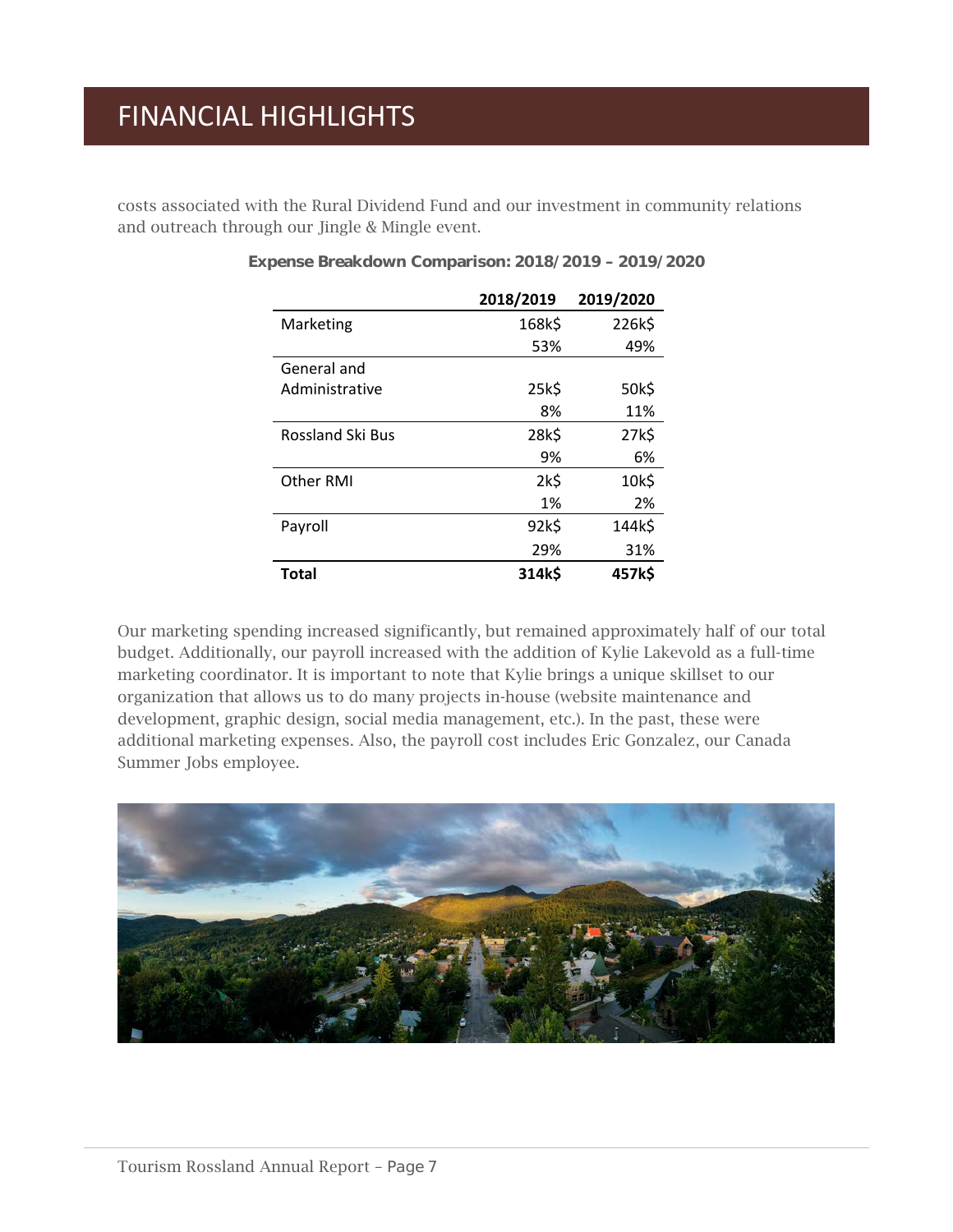# <span id="page-9-0"></span>Marketing Project Highlights

We strived to balance our marketing spending and try to encourage increased summer and winter visitation while exploring options for shoulder season activities. Our summer and winter marketing spending during the 2019/2020 fiscal year was 23% and 44% of our total marketing budget. The increased winter marketing spend during the last fiscal year is due to multiple pay-to-play opportunities with our stakeholders.

Our main marketing website [\(www.tourismrossland.com\)](http://www.tourismrossland.com/) generated 121,836 page views with 47,903 unique users. 63% of our users were Canadian, followed by 28% from the United States. Mobile and desktop access were approximately equal during the 2019/2020 fiscal year. Ongoing updates, refinement and new content is essential to keep our website a must-visit for potential travelers.

# $3:51$

Stories From Our Snowglobe -Part 1: Wake Williams & The Yod... 38 weeks ago · 73K Views



### **Marketing Spend by Season**



| <b>Instagram Statistics</b> |              |  |
|-----------------------------|--------------|--|
| <b>Total Followers</b>      | 4,820 (+32%) |  |
| <b>Total Post Likes</b>     | 13.473       |  |
| <b>Total Post Comments</b>  | 298          |  |

### **Facebook Statistics**

| Facebook Page Likes      | 12,326 (+25.5%) |
|--------------------------|-----------------|
| <b>Total Post Reach</b>  | 2,632,397       |
| <b>Total Engagements</b> | 121.493         |

Our Instagram and Facebook channels are one of the most important consumer-facing marketing platforms that we currently use. The increased growth of our social media audiences (+32% for Instagram and +25.5% for Facebook) reflect our financial investment, the timeliness and relevance of our content. It is also a testament of the quality of assets that our photographer and videographers create.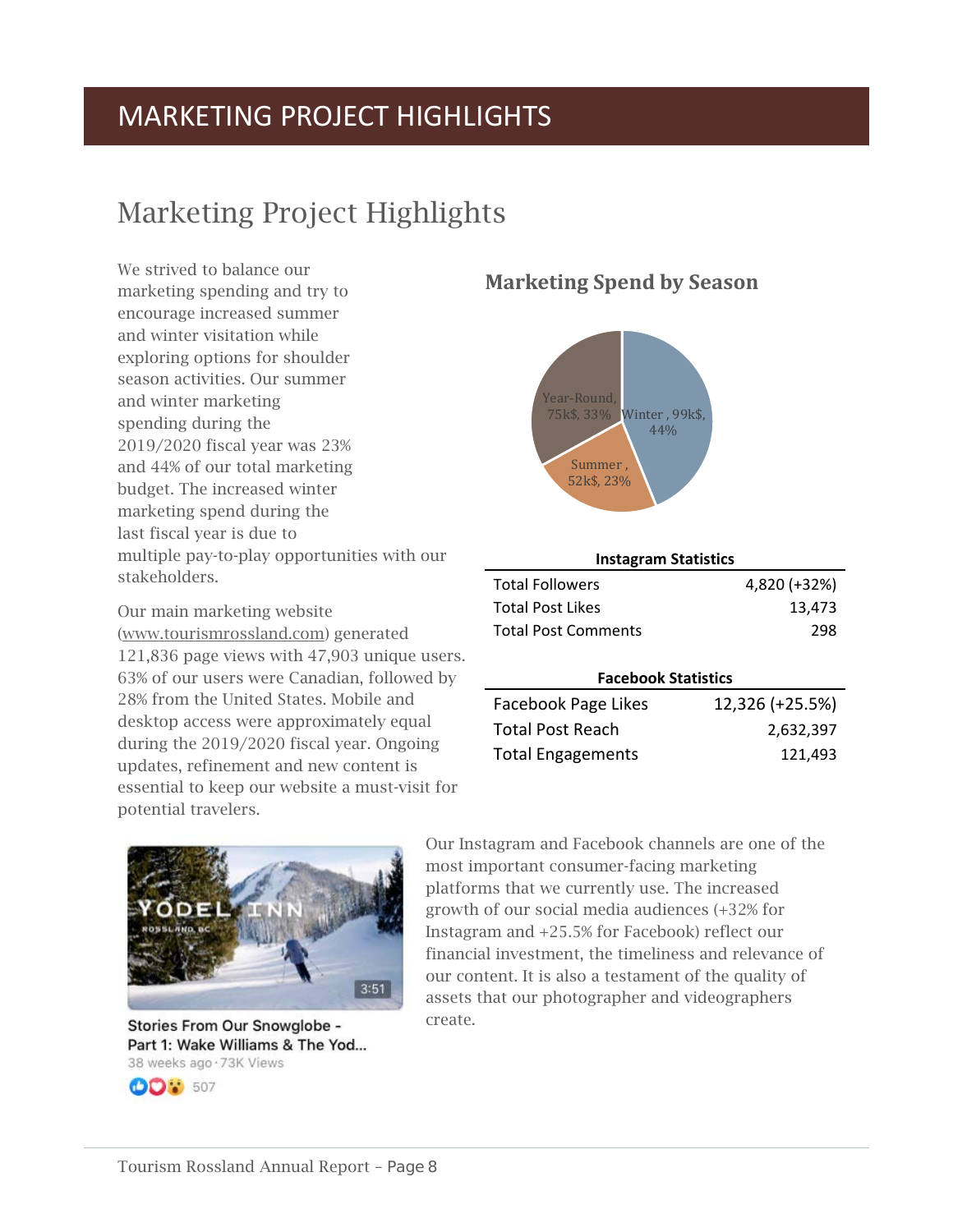| <b>Marketing Expense Breakdown</b> |        |     |  |
|------------------------------------|--------|-----|--|
| <b>Brochure Program</b>            | 35k\$  | 15% |  |
| Co-op programs                     | 20k\$  | 9%  |  |
| Events                             | 13k\$  | 6%  |  |
| Hospitality                        | 3k\$   | 1%  |  |
| Photo Development                  | 18k\$  | 8%  |  |
| <b>Print Advertising</b>           | 25k\$  | 11% |  |
| Sculpture program                  | 5k\$   | 2%  |  |
| Snow Globe Project                 | 6k\$   | 3%  |  |
| Social Media/Digital Marketing     | 51k\$  | 23% |  |
| Trade Show                         | 9k\$   | 4%  |  |
| Video Asset Development            | 38k\$  | 17% |  |
| Website                            | 5k\$   | 2%  |  |
| Total                              | 226k\$ |     |  |

Brochure Program (35k\$): Our print collateral program cost includes the production, physical and digital distribution of all of our marketing collateral. The primary strategy to distribute our print collateral to visitor centres and other key locations is through GoBrochures.com. However, we also distribute brochures via direct mail. During the last fiscal year, we produced the 2020 Rossland Escape Guide, the Heritage Walking Tour Brochure. The cost also includes co-op cost associated with production of the Charles Bailey Booklets (part of our South Kooteany Project).

Co-op programs (20\$k): This program area includes all of our cooperative marketing program buy-ins: Canada West Ski Areas Association Alpine Program, Canada West Ski Areas Association Nordic Program (including Kootenay XC), Mountain Biking BC Program (including Kootenay Dirt) and Kooteany Arts.

Events (13\$k): We support a variety of local and regional tourism events including the Broken Goat, Canada Day, Rossland Winter Carnival, Rekindle the Spirit of Christmas and Peak Pride 2020. The cost also includes the production of our Tourism Rossland events flags.

Hospitality (3\$k): We continued to invest in hosting media and influencers. Many of these media trips were organized by our stakeholders (RED Mountain Resort, The Josie Hotel) or regional and provincial partners (Kootenay Rockies Tourism and Destination BC).

**Photo Development (18k\$):** We continued to strategically develop our amazing photo library. Additionally, we created a priority list of South Kooteany businesses and created photo assets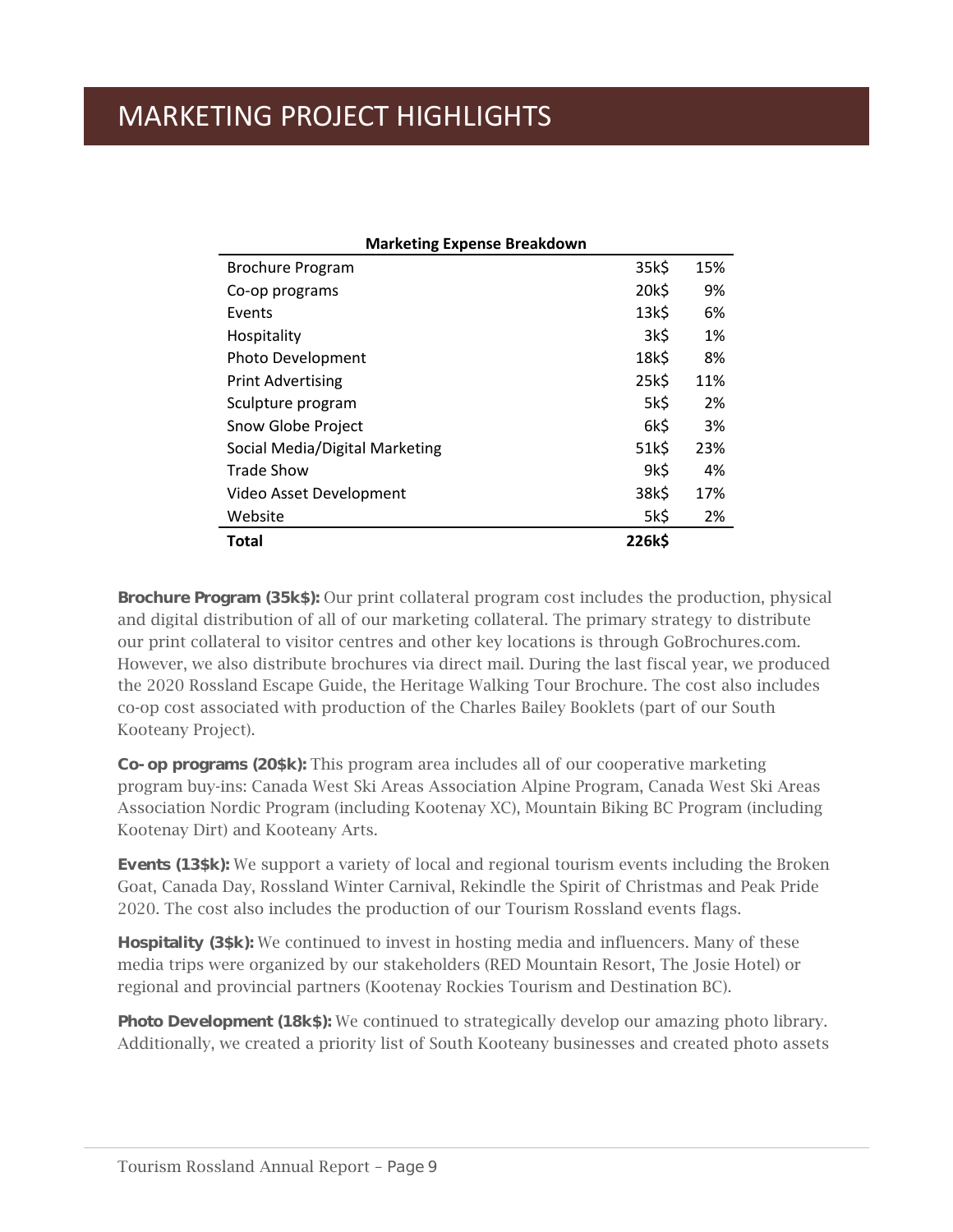available for our organization and industry stakeholders. We used local photographers for all work completed (Ashely Voykin, Dave Heath and Altus Collective).

**Print Advertising (25k\$):** This program includes the design and advertising cost associated with our select stand-alone print advertising in Kooteany Mountain Culture magazine as well as come co-op partnerships with The Josie (Inlander magazine destination advertising) and a large feature in Ski Canada magazine with RED Resort and The Josie.

**Sculpture program (5k\$):** This program is our ongoing collaboration with RCAC to lease our downtown sculptures. It is funded through grants by RCAC, therefore it is not an actual cost for our organization.

**Snow Globe Project (6k\$):** Our lead marketing project for the 2019/2020 winter season was a series of short videos highlighting experiences in our snow globe-like community: the history of alpine skiing with Wake Williams, the Bobby Samuelson bobsled race, Rossland Winter Carnival Rail Jam and fat biking. The Wake Williams video was later licensed by Destination BC and was released on their global channels. We designed and produced a Rossland theme snow globe for a giveaway and it was available through many retail outlets in our community as well. This cost is for the production of snow globes only. Most of this was recovered through retails sales. The production of video was included in the 2018/2019 budget while the social media campaign is included in the social media marketing.

Social Media/Digital Marketing (51k\$): the largest of our marketing programs is social media. The cost includes all paid advertising and promotions on our main consumer facing channels (Facebook and Instagram) including the Teton Gravity Research winter sweepstakes (\$19,800) we did with our partners RED Resort and The Josie. Additionally, it includes CrowdRiff, our visual content marketing software subscription (\$12,300). Our rapid social media growth is directly attributable to these investments.

**Trade Show (9k\$):** During the 2019/2020 fiscal year we supported our stakeholders to attend the Spokane Outdoor Show, Spokane Bike Show, Denver Ski Show and provided support for Redstone Golf Resort to attend the Vancouver, Seattle & Spokane golf shows.

**Video Asset Development (38k\$):** Our video program was the second largest marketing program areas for our organization in 2019/2020. Following industry best-practices, we started producing hero content a year in-advance to be able to stay top-of-mind during the trip planning and booking period. The many features and shares of Destination BC and other regional and provincial partners is a testament of the quality of the content we create. This year we worked with Eric Gonzalez, Bohdan Doval and Dane Tudor, all Kootenay locals. We also partners with RED Resort to support the development of the documentary about Rossland and Red Mountain for PBS's Information Matrix.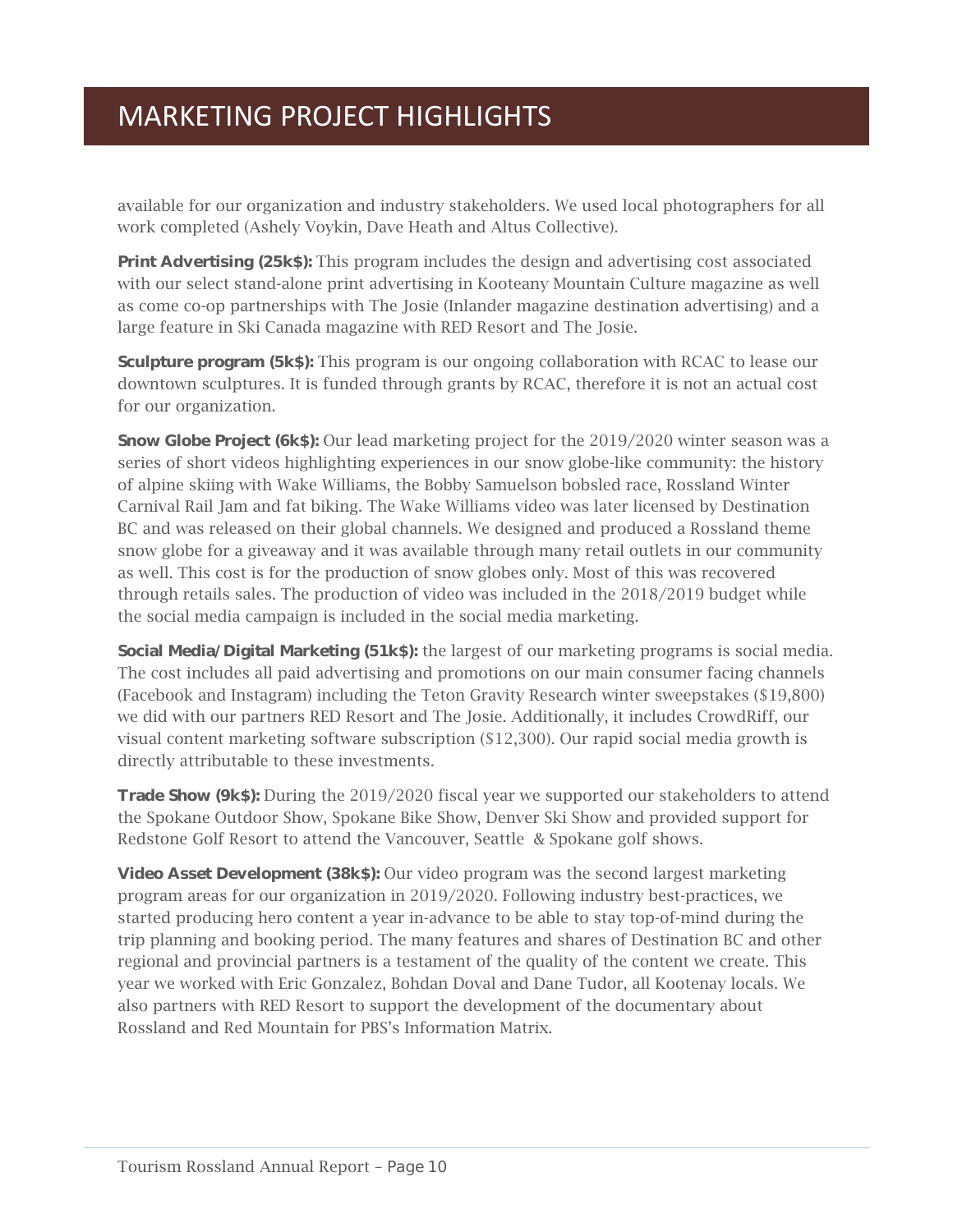Website (5k\$): The addition of Kylie Lakevold as a full-time employee to the team enabled us to keep website maintenance and development in-house as much as possible. That being said, our capacity is limited and some development is still outsourced. The cost also includes domain registrations, hosting and security.

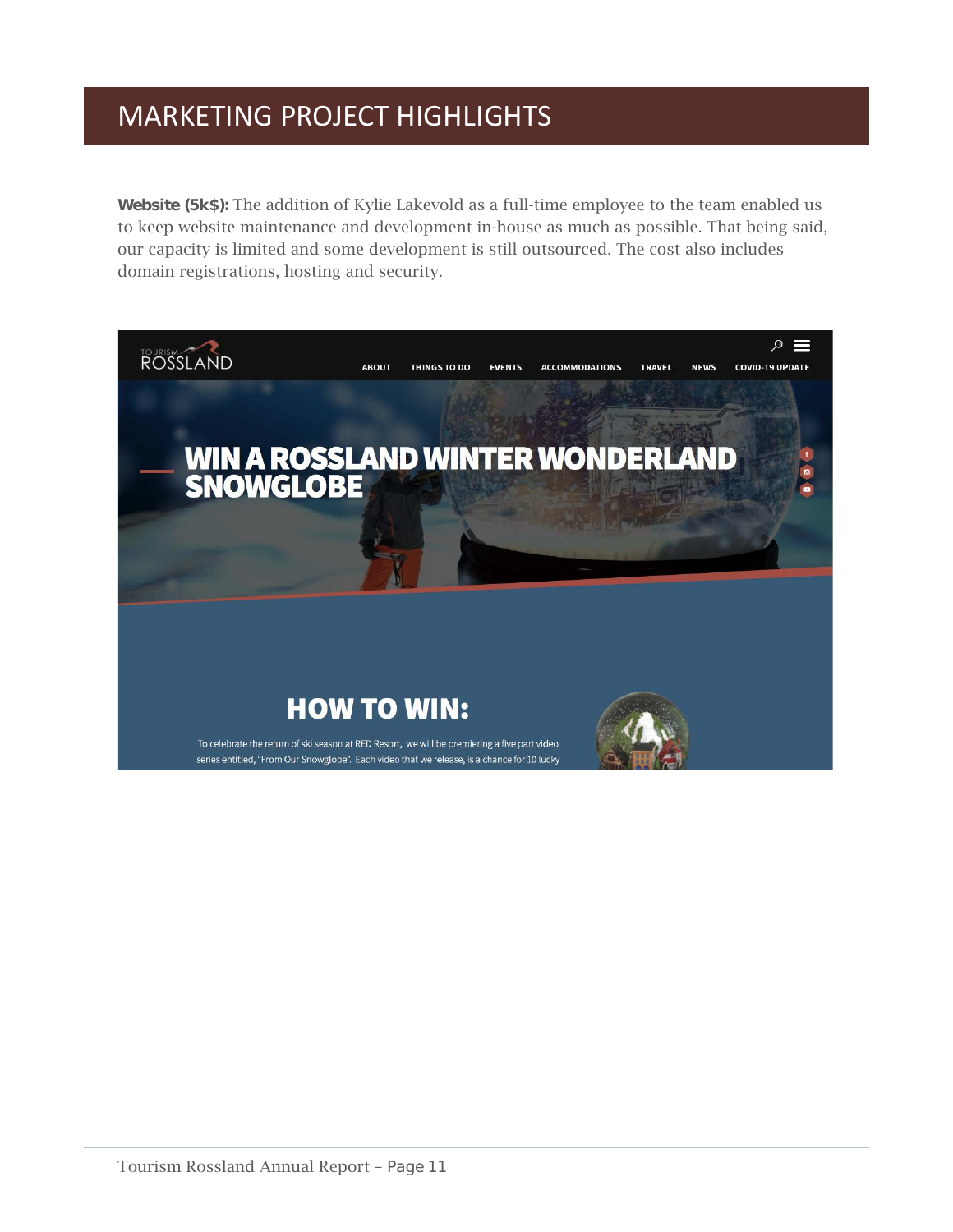# SOUTH KOOTEANY PROJECT

# <span id="page-13-0"></span>South Kooteany Project



We worked diligently to secure funding to continue the Lower Columbia Regional Tourism Marketing Project. We partnered with the Trail and District Chamber of Commerce and secured a \$100,000 grant from the Rural Dividend Fund and further leveraged this money with a \$30,000 grant from the Columbia Basin Trust with our existing funding.

Tourism Rossland hired Kylie Lakevold as a full-time marketing coordinator sharing the responsibility of working on this project. Additionally, we made significant progress towards project completion in the following project areas:

• We developed and executed multiple regionally focused marketing campaigns and organized a social media/Google workshop for regional industry stakeholders to increase their online presence.

• Developed relevant photo and video content to highlight regional tourism assets and businesses.

- Created a new regional project brand (South Kooteany) and started consumer facing social media channels for the project (Facebook and Instagram).
- Ensured that the South Kooteany region is represented in various sport, travel and cultural consortia (Kooteany Arts, Kootenay Roadtrip, etc.)
- Supported regional festivals, sporting and cultural events.

Our idea was to leverage the content developed during the 2019/2020 fiscal year during the trip planning season of 2020 to meet project deliverables and increase regional visitation. The COVID-19 pandemic significantly altered our plan and we had to modify our work plan to include the development of the new regional landing page, events calendar and more robust regional travel consortiums.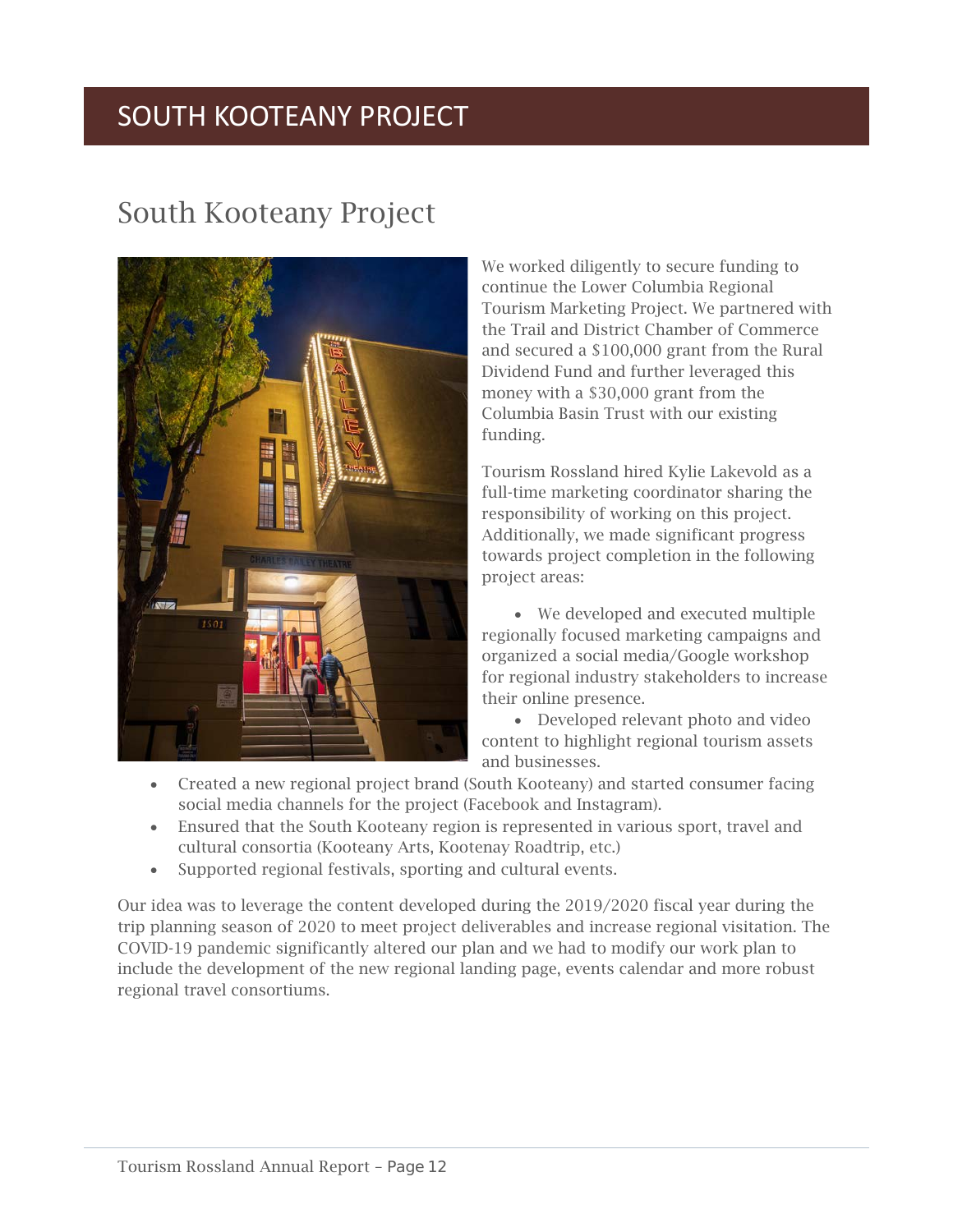# LOOKING AHEAD

# <span id="page-14-0"></span>Looking Ahead

Tourism stakeholders participated in a  $\frac{1}{2}$  day workshop on November 5, 2019 followed by a Board of Directors workshop the following day and developed a new Strategic Plan for the organization. The plan incorporates dialogue and input from industry partners, government agencies, local and regional organizations and individuals who are passionate about Rossland.

While the COVID-19 pandemic fundamentally changed the short-term plans of the organization, the three long-term strategic objectives remain unchanged:

- 1. Increase visitation and spending in need periods through effective investments in destination sales and marketing
- 2. Continuously Improve Rossland's Visitor Servicing and Experiential Quality
- 3. Build a Compelling and Authentic Destination

In order to achieve these objectives, Tourism Rossland will focus on the key growth markets of ski/snowboard enthusiast and mountain bikers. Additionally, the organization will continue to invest in emerging markets with an emphasis on non-peak season visitation (April – November) and supporting tourism events.

During the first half of the 2020/2021 fiscal year the organization's resources were redirected to understanding the impacts of the COVID-19 crisis and conveying appropriate messaging to support public health, safety and ensure the well-being of the tourism industry. Give the importance of domestic travel for this year, our organization will continue to seeks partnerships with local stakeholders and develop campaigns targeting Alberta as well as having a continued focus on BC Residents (regional staycations, Okanagan travellers, Lower Mainland family road trips etc.). As the ski season approaches, a critical factor to be monitored will be opening of the border with the U.S. It is unclear if/when the border will reopen to discretionary leisure travel and, if it does, whether the Rossland community will provide the social license to businesses to encourage Americans to travel here. Winter campaigns for BC residents, and Canadian domestic travel for ski season will be prepped and ready to launch.

While developing a budget for the next fiscal year is challenging, we have enough organizational reserves and confirmed provincial funding to maintain and even increase our marketing investment to accelerate the economic recovery of our destination.

Looking ahead to 2021, while there is hope of a vaccine to counter the Covid-19 virus, there is also fear of second and third waves of the pandemic so it will be critical for our organization to continue to monitor events closely and be nimble in our marketing response to secure opportunities as they present themselves. Regional partnerships for touring will be pursued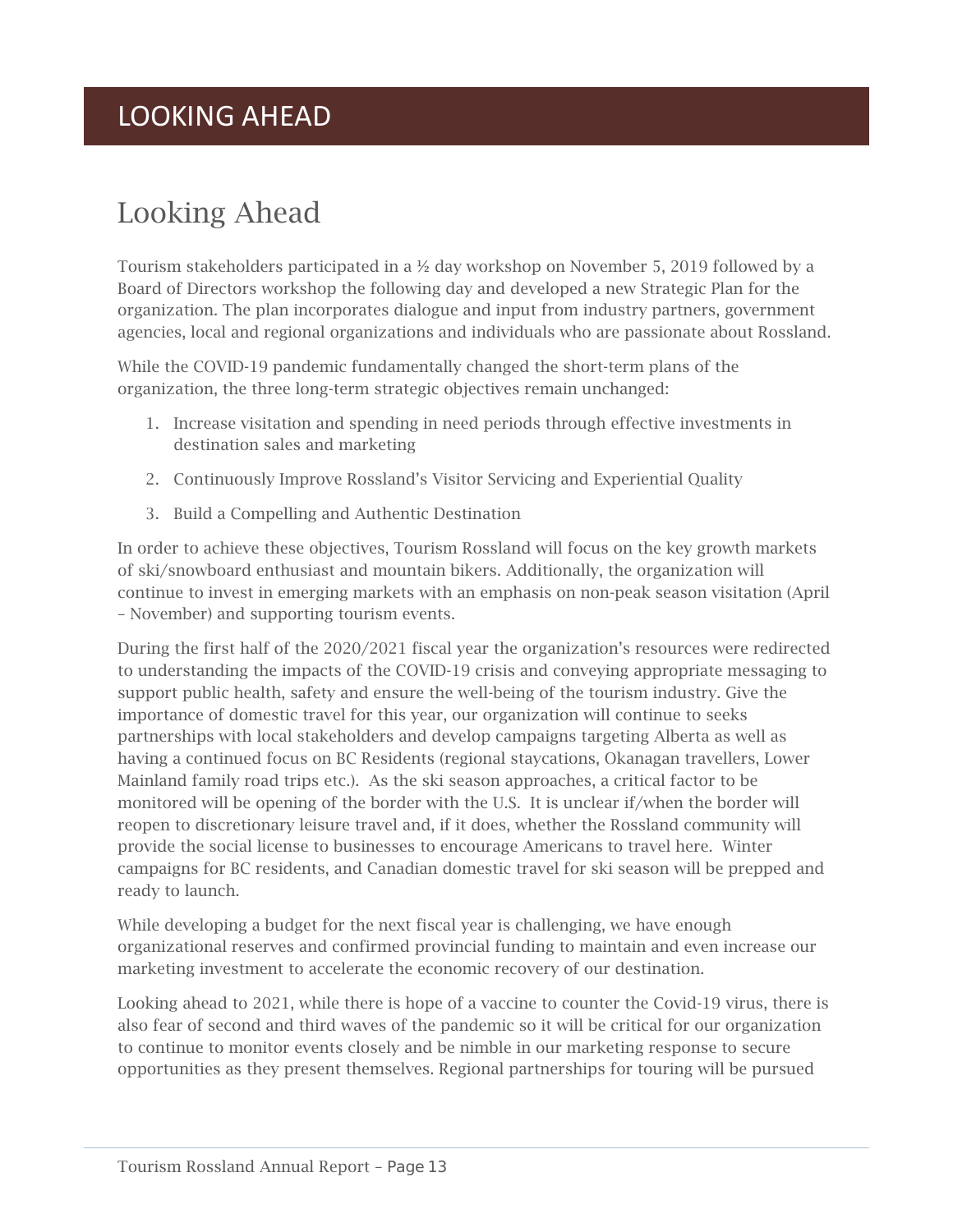# LOOKING AHEAD



and resources will be leveraged with complimentary destinations. Tourism Rossland's continued role as an information resource for both travellers and tourism businesses will also remain vital.

Additionally, our organization will remain committed to collaborative regional marketing projects through the South Kooteany program and will maintain our excellent working relationship with other regional city DMO's.

We will continue to manage the Resort Municipality Initiative on behalf of the City of Rossland and we are looking forward to the completion of new infrastructure projects that will help diversify our experiential offerings and provide additional amenities to our visitors.

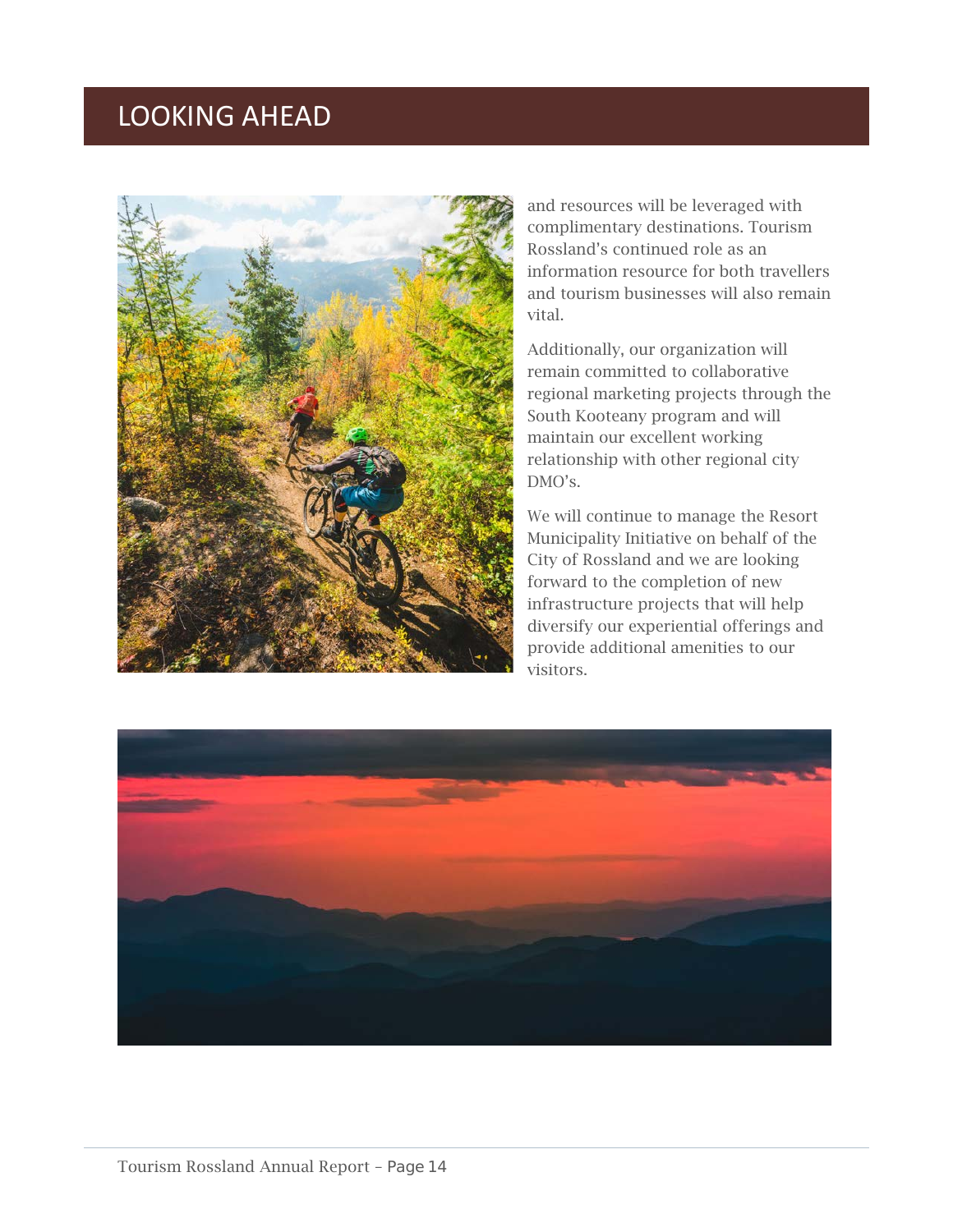# ABOUT US

# <span id="page-16-0"></span>About Us

Tourism Rossland is Rossland's Destination Marketing Organization and works collaboratively with input from all Rossland tourism stakeholders. The organization is a registered nonprofit society which was formed in 2007.

The mission of the organization is to work in a fair and unbiased manner to grow Rossland's year-round tourism economy within the context of the community's vision and values.

Tourism Rossland works collaboratively with funding leveraged through numerous partnerships with tourism industry stakeholders, including the City of Rossland, as well as through Kooteany Rockies Tourism, Destination BC and Destination Canada.

Managed by objectives, Tourism Rossland leads, directs and manages tourism development on behalf of Rossland by building on the existing strengths of local businesses and organizations, by being inclusive in nature, and developing strategic alliances.

The DMO supports local business and industry to improve products that meet changing market demands. By two-way communication, stakeholders will provide input into the process to achieve the objectives.

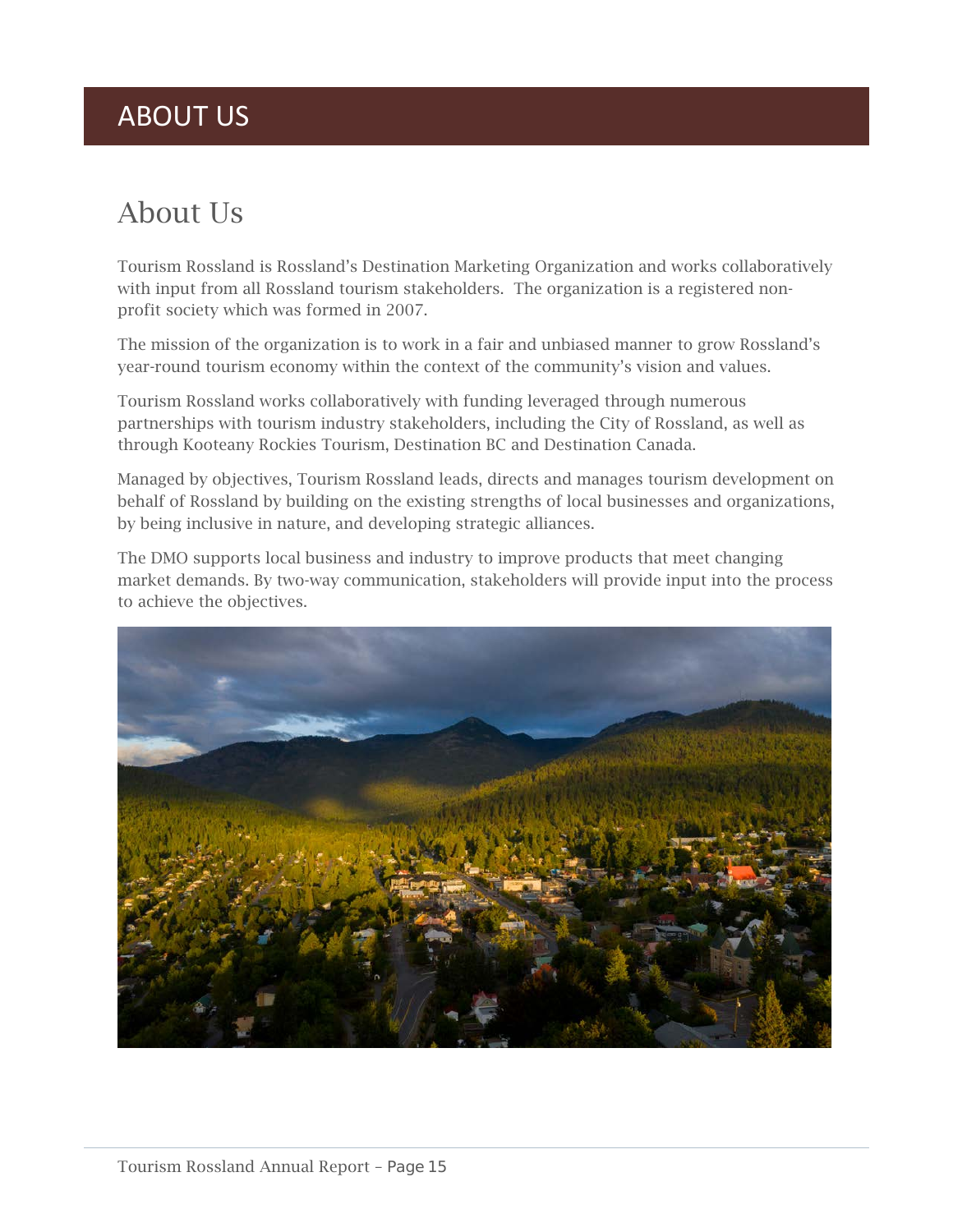### DIRECTORS OF TOURISM ROSSLAND

As of September 1, 2020

| <b>Name</b>          | <b>Organization</b>                                     | <b>Position</b>    | <b>Email</b>                     |
|----------------------|---------------------------------------------------------|--------------------|----------------------------------|
| Jeff Bruce           | Redstone Golf                                           |                    | jeff@redstoneresort.com          |
| Doug Jones           | <b>Trail and District</b><br><b>Chamber of Commerce</b> |                    | d-jones@telus.net                |
| Jane Paterson        | <b>MRDT Collectors</b>                                  |                    | jane.paterson@redresort.com      |
| Daniel<br>D'Amour    | <b>MRDT Collectors</b>                                  | Secretary          | manager@theflyingsteamshovel.com |
| Nicole Briggs        | <b>Red Mountain Resort</b>                              |                    | nicole@redresort.com             |
| Christine<br>Andison | <b>Red Resort Association</b><br>(RRA)                  | Treasurer          | christine@redresort.com          |
| Jesse<br>Crockett    | <b>RRA</b>                                              |                    | jcrockett@thejosie.com           |
| Vacant               | <b>RRA</b>                                              |                    |                                  |
| John<br>Snelgrove    | Restaurants/Cafe/Bars                                   |                    | jsnelgrove@telus.net             |
| Vacant               | Retail                                                  |                    |                                  |
| Courtney<br>Jewitt   | <b>Rossland Museum</b>                                  | Vice-<br>President | courtney.jewitt@gmail.com        |
| Laura Pettitt        | Rossland Arts Council                                   |                    | Laura.bob3@gmail.com             |
| <b>Adele Pratt</b>   | Black Jack Ski Club                                     |                    | adelepratt@hotmail.com           |
| Dave Diplock         | Kootenay Columbia<br><b>Trails Society</b>              |                    | davediplock@bearenviro.ca        |